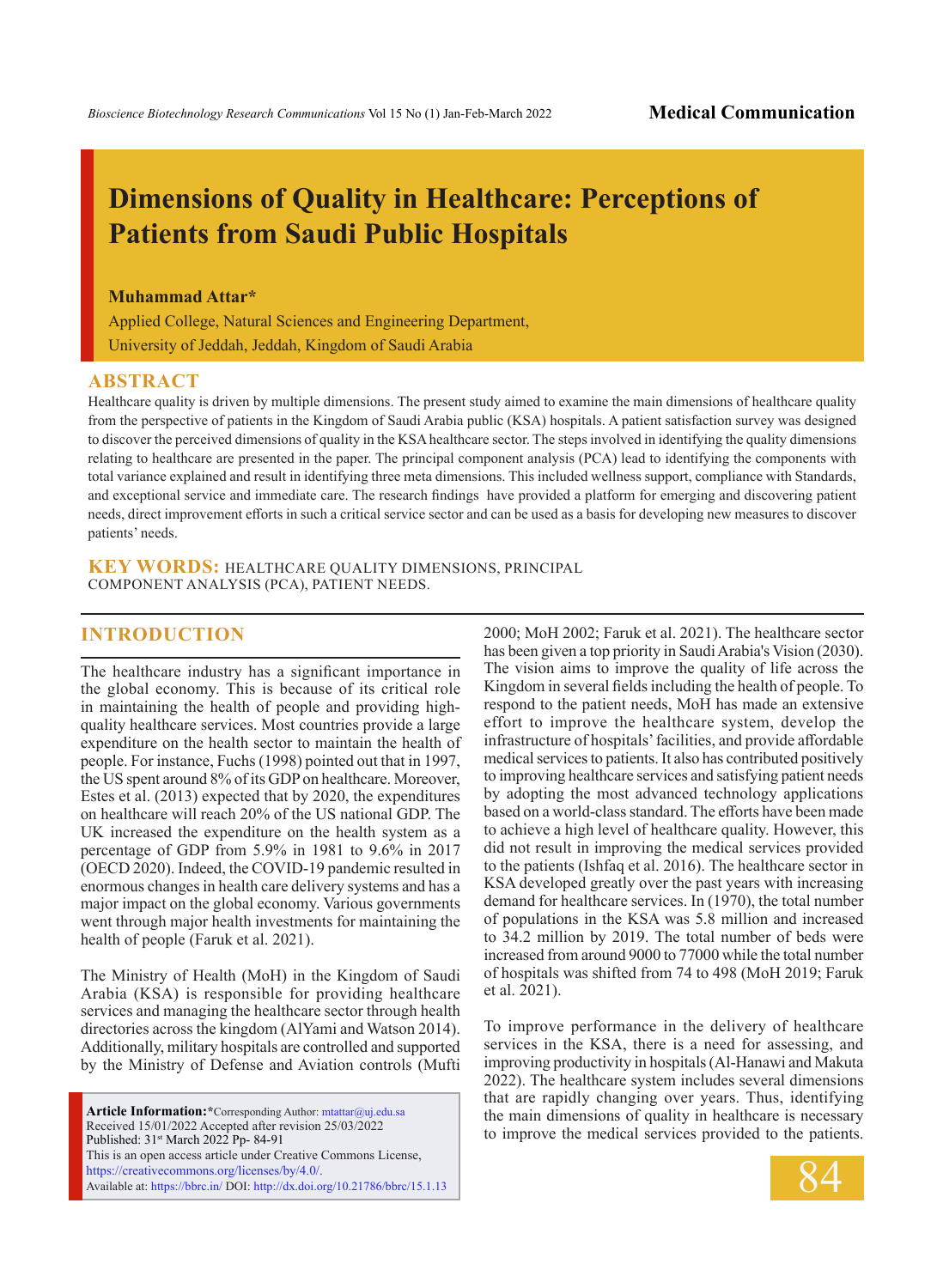Patients as the main stakeholder in the healthcare system have significant importance when assessing healthcare quality (Potts et al. 1984; Bensing 1991). Patient-Centered Outcomes Research Institute (PCORI) (2014) identified the healthcare stakeholders which are patients,

clinicians. researcher, purchasers, hospitals/health systems, policymakers, payers, industry, and training institutions (Faruk et al. 2021). Many studies showed that patient perceptions of healthcare service quality are important and should be prioritized when evaluating the healthcare system (Gabel et al. 2003; Iversen et al. 2012).

| Table 1. Healthcare organizations and quality constructs     |              |             |      |                                                                                                                     |  |  |  |
|--------------------------------------------------------------|--------------|-------------|------|---------------------------------------------------------------------------------------------------------------------|--|--|--|
| <b>Health Organization</b>                                   | Abbreviation | Location    | Year | <b>Quality Constructs</b>                                                                                           |  |  |  |
| The Institute<br>of Medicine                                 | <b>IOM</b>   | <b>USA</b>  | 2001 | effectiveness, safety,<br>responsiveness, timeliness,<br>efficiency, and equity.                                    |  |  |  |
| Organization for Economic<br>Co-operation and<br>Development | <b>OECD</b>  | France      | 2006 | effectiveness, safety,<br>and responsiveness.                                                                       |  |  |  |
| The Institute for<br>Healthcare Improvement                  | <b>IHI</b>   | <b>USA</b>  | 2007 | individual experience,<br>populations health, and<br>per capita costs of care                                       |  |  |  |
| European Commission                                          | EC           | Belgium     | 2014 | effectiveness, safety,<br>responsiveness, efficiency,<br>and equity.                                                |  |  |  |
| The World<br>Health Organization                             | <b>WHO</b>   | Switzerland | 2018 | effectiveness, safety,<br>responsiveness, timeliness,<br>integration, efficiency,<br>and equity                     |  |  |  |
| The Australian Health<br>Performance Framework               | <b>AHPF</b>  | Australia   | 2019 | effective, appropriate, efficient,<br>responsiveness, accessible, safe,<br>continuous, capable, and sustainability. |  |  |  |

Specifically, studies in the field of patient satisfaction related to healthcare services in KSA have only focused on measuring efficiency levels among public hospitals (Alatawi, Niessen and Khan 2020; Faruk et al. 2021). Therefore, the aim of this study was to identify the main healthcare quality dimensions in KSA public hospitals based on patients' perceptions. In order to achieve this aim, the current study utilized the principal component analysis (PCA) to explore the relative contribution of each quality dimension in healthcare as perceived by patients. These perceptions can be expected to be considered for improving patient perception and satisfaction in KSA public hospitals.

# **MATERIAL AND METHODS**

The current study examined the main dimensions of healthcare quality from the perspective of patients in KSA public hospitals. The survey questionnaire instrument was constructed and included closed-ended questions rated on a five-point Likert-type scale. It contained demographic characteristics about the patients such as nationality, marital status, sex, age, and education level. The Software Statistical Package for Social Sciences (SPSS) 20.0 was used to analyze the data. The principal component analysis (PCA) was utilized to explore the main dimensions of healthcare service quality in KSA public hospitals. PCA is a multivariate statistical method used for reducing the dimensions or components of the dataset into a small number to find out the internal uncorrelated variables (Hair et al. 2010). Four faculty members and two medical staff from different public hospitals evaluated the survey questions. They participated in a focus group meeting to clarify the survey questions and their relation to the main research objective. The discussion outcomes resulted in the selection of 36 out of 62 questions.

A pilot study was conducted with 29 undergraduate students who visited the medical center of the university to ensure the clarity and readability of the questioner's items. The 36 statements included in the survey questionnaire revealed a high level of clarity and the average time required for completing the questionnaire was less than five minutes. The sampling plan criteria included five public hospitals located in Jeddah city. These hospitals were convenient and mostly visited by patients from different cities located in the western region of KSA. The results presented in this study were based on descriptive statistics and multivariate statistics methods.

# **RESULTS AND DISCUSSION**

Healthcare quality has been receiving much concern from researchers and several studies have been conducted. This is because of difficulties in defining the quality of healthcare service from only the patients' point of view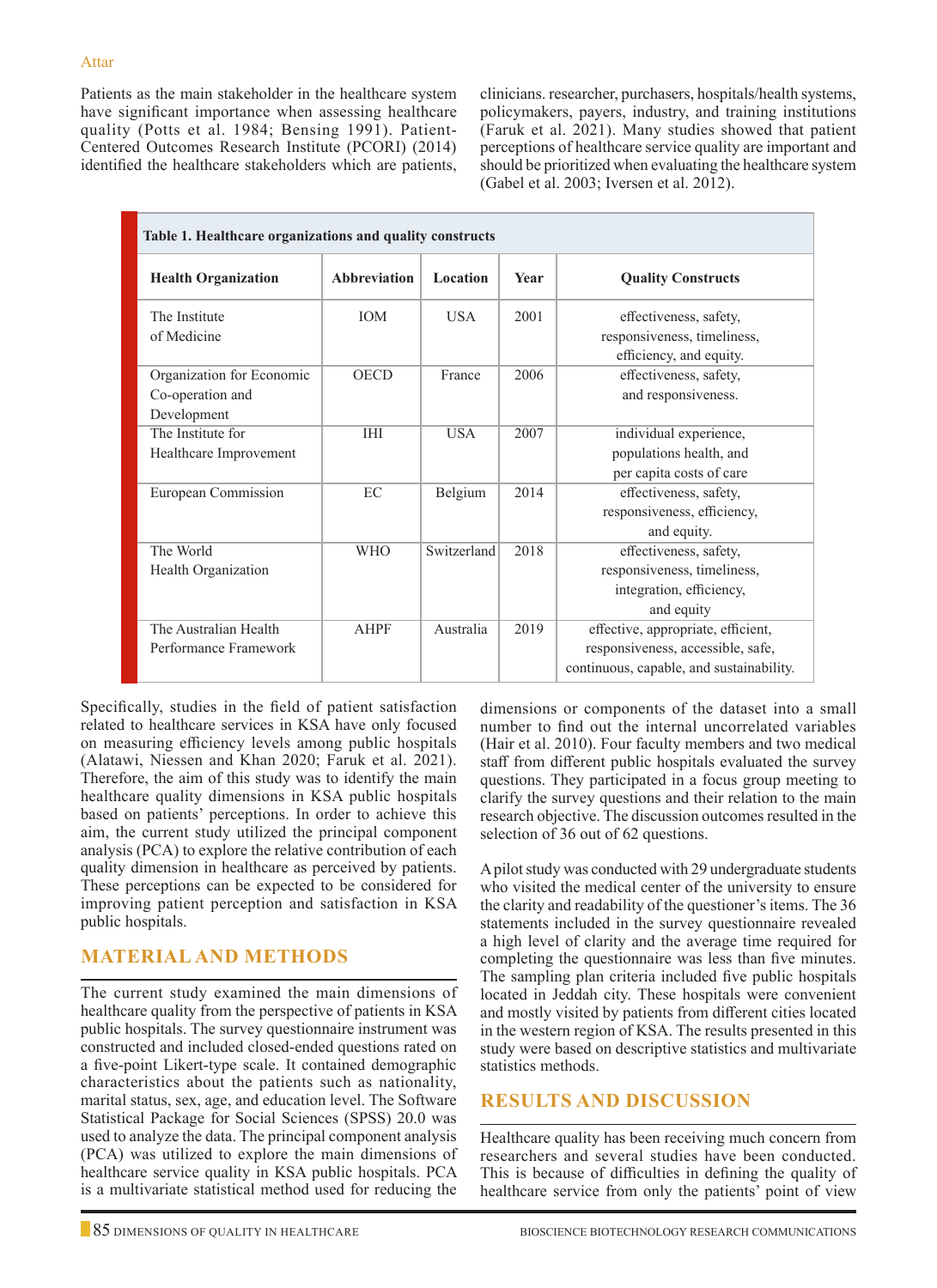who use the service. According to Panchapakesan et al. (2009) improving quality in healthcare can be achieved by recognizing the perceptions of stakeholders. The Institute of Medicine (IOM) (1990) in the US described quality in healthcare as "the degree to which health services for individuals and populations increase the likelihood of desired health outcomes and are consistent with current professional knowledge" (Institute of Medicine 1990; Panchapakesan et al. 2009; Faruk et al. 2021).

| Table 2. General information of the respondents |                  |      |  |  |  |  |
|-------------------------------------------------|------------------|------|--|--|--|--|
| <b>Description</b>                              | <b>Frequency</b> | (%)  |  |  |  |  |
| Nationality                                     |                  |      |  |  |  |  |
| Saudi                                           | 471              | 79   |  |  |  |  |
| Non-Saudi                                       | 99               | 21   |  |  |  |  |
| Marital Status                                  |                  |      |  |  |  |  |
| Single                                          | 393              | 68.9 |  |  |  |  |
| Married                                         | 177              | 31.1 |  |  |  |  |
| Sex                                             |                  |      |  |  |  |  |
| Male                                            | 354              | 62.1 |  |  |  |  |
| Female                                          | 216              | 37.9 |  |  |  |  |
| Age                                             |                  |      |  |  |  |  |
| 18-25                                           | 313              | 54.9 |  |  |  |  |
| $26 - 35$                                       | 139              | 24.4 |  |  |  |  |
| $36 - 50$                                       | 85               | 14.9 |  |  |  |  |
| >50                                             | 33               | 5.8  |  |  |  |  |
| <b>Education Level</b>                          |                  |      |  |  |  |  |
| High School                                     | 124              | 21.8 |  |  |  |  |
| Bachelor                                        | 272              | 47.7 |  |  |  |  |
| Master                                          | 98               | 17.2 |  |  |  |  |
| PhD                                             | 76               | 13.3 |  |  |  |  |
| Visiting Frequency                              |                  |      |  |  |  |  |
| Weekly                                          | 86               | 15.1 |  |  |  |  |
| Monthly                                         | 118              | 20.7 |  |  |  |  |
| Every 6 month                                   | 207              | 36.3 |  |  |  |  |
| Yearly                                          | 159              | 27.9 |  |  |  |  |

Previous studies showed that there is no generic model or instrument developed to measure patients' perceptions of quality dimensions in healthcare. Several organizations have identified quality dimensions in healthcare with different quality constructs (Faruk et al. 2021). In (2001), the IOM identified six healthcare quality dimensions, which are effectiveness, safety, responsiveness, timeliness, efficiency, and equity. These dimensions have been used as a tool for quality assessment and measurement of the healthcare system. According to Leatherman and Sutherland (2003) the most common health quality dimensions used in the USA, Canada, and the Organization for Economic Cooperation and Development (OECD) countries are access, effectiveness, communication, and safety. The OECD (2006) proposed three main dimensions of healthcare quality ,which are effectiveness, safety, and responsiveness. The WHO (2006) proposed the following quality

dimensions in healthcare effectiveness, safety, acceptability, responsiveness, efficiency, access, and equity.

In (2018), the World Health Organization used the same IOM dimensions and added the integration dimensions, which formed the overall health quality dimensions. The Institute for Healthcare Improvement (IHI) (2007) in the USA proposed the framework for safe, reliable, and effective care that included three main dimensions: the individual experience, the populations' health, and the per capita costs of care. The European Commission (EC) (2014) identified five dimensions of healthcare namely, effectiveness, safety, responsiveness, efficiency, and equity (Faruk et al. 2021). The Australian Health Performance Framework (AHPF) (2019) is a tool used to measure the performance of health care in Australia based on nine dimensions effective, appropriate, efficient, responsiveness, accessible, safe, continuous, capable, and sustainability. Table 1 shows the healthcare organizations and quality constructs.

A total of 672 respondents participated in this study. Out of collected questionnaires, 102 were excluded because of missing data. This results in (84.8 percent) response rate. The first part of the questionnaire included general information about the patients. This information is shown in table 2. As shown in the above table (79 percent of patients) were Saudi and (21 percent) were non-Saudi. Moreover, (68.9 percent) of the respondents were single and (31.1 percent) were married. Most of the participated patients were male (62.1 percent) whereases (37.9 percent) were female. More than half of the respondents were younger than 35 years and most of them belonged to the college degree category. The demographic information indicated that patients used to visits public hospitals every 6 months. The quality dimensions that considered in this study were derived from Gronroos (1988), Garvin (1984), and Parasuraman et al. (1985), and IOM (2001). The healthcare quality dimensions with its definitions are listed in Table 3.

The second part of the survey questionnaire instrument contained 36 statements and constructed based on 13 dimensions. The reliability of the questionnaire scales was assessed using Cronbach alpha to ensure the trustworthiness of the answers gathered from the patients. According to Hair et al. (2010), the acceptable Cronbach's alpha is greater than 0.7 and reveals a high level of internal consistency. The Cronbach's alpha, mean, and standard deviation for 36 items were calculated and presented in Table 4. All identified dimensions have coefficients higher than 0.7 and the total reliability was 0.81, indicating high overall reliability (Hair et al. 2010: Faruk et al. 2021).

In order to know the numbers of components to consider, a scree plot was used where stress values are plotted versus the number of dimensions. As illustrated in Figure 1 the scree plot represented three components. Therefore, all components with an eigenvalue greater than one were considered. The overall significance of the correlation matrix is zero, the approximate chi-square value was 7285.981, and the Kaiser-Meyer-Olkin (KMO) was 0.920. According to Kaiser (1974) the KMO value greater than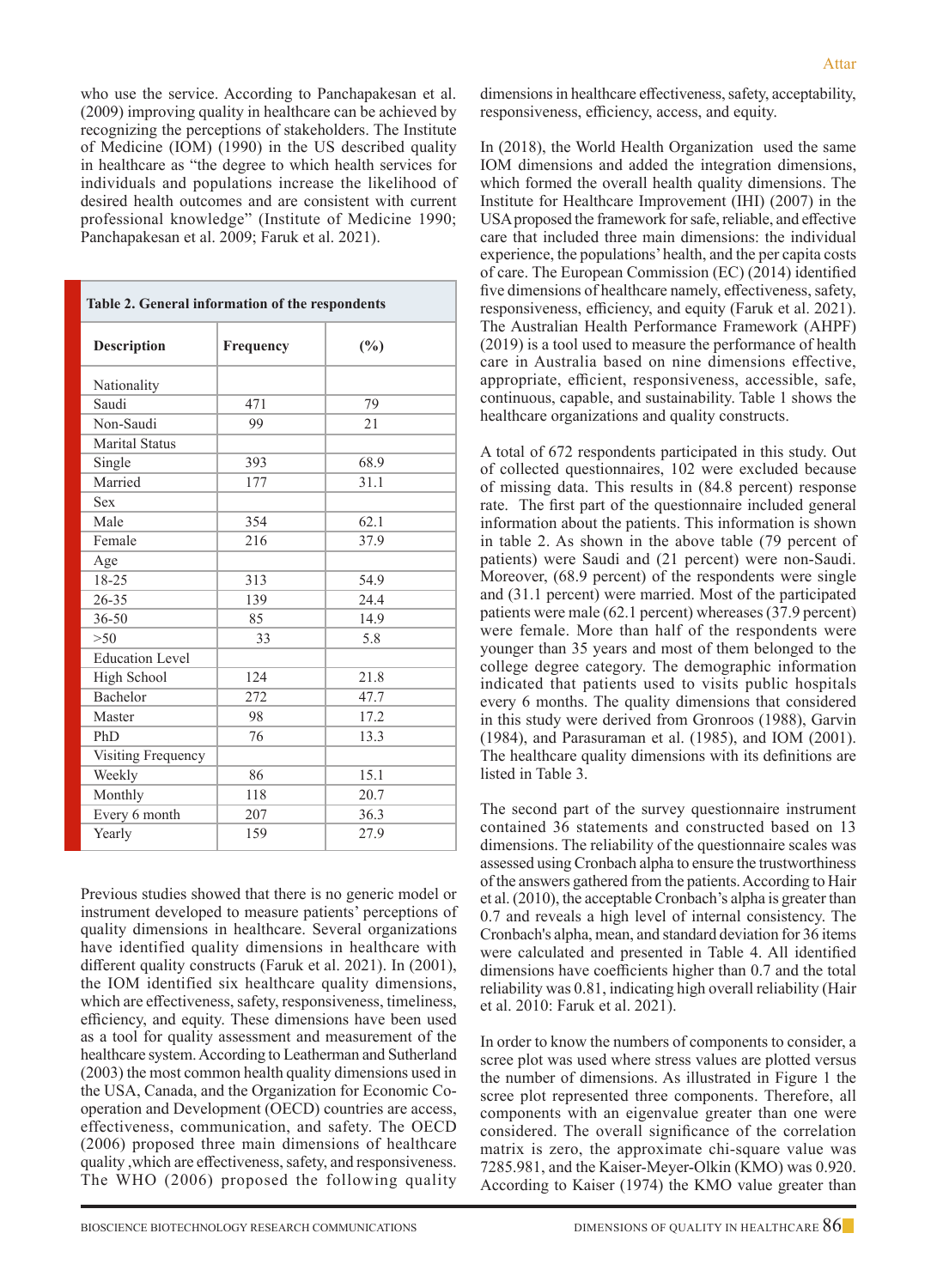0.6 indicates the sampling adequacy and the factor analysis performed is appropriate. The Components with total variance are shown in Table 5.

The items that represent the quality dimensions with high loading values were considered and a total of three components were obtained. According to Hair et al (2010) items can be included when the loading values exceed 0.5 onto a factor, and items less than 0.5 should be excluded. As shown in Table 6, three components have eigenvalues greater than 1.0 and account for 57.02 percent of the total variation in the data. The component weights and dimensions are represented in table 6. The results of PCA showed that out of 13 healthcare quality dimensions, only seven dimensions reflected the perception of patients in KSA hospitals. These dimensions were access, recovery, conformance, facility, reliability, feature, and responsiveness. Thus, 18 items were excluded as they were not meeting this criterion (communication, competence, security, courtesy, understanding, credibility). This is because of the low factor loading to the proposed factors (Faruk et al. 2021).

| <b>Table 3. Healthcare quality dimensions</b> |                                                                                             |  |  |  |
|-----------------------------------------------|---------------------------------------------------------------------------------------------|--|--|--|
| <b>Construct</b>                              | <b>Definition</b>                                                                           |  |  |  |
| Reliability                                   | The service provided is consistent and serves the patient right every time                  |  |  |  |
| Responsiveness                                | Readiness and response to patients need immediately                                         |  |  |  |
| Competence                                    | Obtain the skills needed and knowledge to perform the service.                              |  |  |  |
| Access                                        | The healthcare services are easy to reach and access                                        |  |  |  |
| Courtesy                                      | The healthcare staff are polite, respectful, and friendly to patients                       |  |  |  |
| Communication                                 | Patients can communicate with all medical staff members                                     |  |  |  |
| Credibility                                   | The trustworthiness, and honesty of all medical staff members                               |  |  |  |
| Security                                      | The healthcare services are free from error, danger, and risk                               |  |  |  |
| Understanding                                 | Recognize and understand patients' needs.                                                   |  |  |  |
| Tangibles                                     | The physical components of healthcare services                                              |  |  |  |
| Features                                      | The supplementary characteristics of healthcare services                                    |  |  |  |
| Conformance                                   | The healthcare provider follows the healthcare standards, and procedures.                   |  |  |  |
| Recovery                                      | The healthcare provider takes immediate action and solves any issues that could be occurred |  |  |  |

| Table 4. The healthcare quality dimensions and Cronbach alpha values |                     |                                                                  |                   |      |           |  |
|----------------------------------------------------------------------|---------------------|------------------------------------------------------------------|-------------------|------|-----------|--|
| <b>Health Care</b><br><b>Ouality</b><br><b>Dimensions</b>            | Code                | <b>Item</b>                                                      | Cronbach<br>Alpha | Mean | <b>SD</b> |  |
| Access                                                               | Access <sub>1</sub> | The hospital location<br>is easy to reach                        | 0.899             | 2.78 | 1.27      |  |
|                                                                      | Access2             | The hospital operational<br>systems are working properly         |                   |      |           |  |
|                                                                      | Access <sub>3</sub> | Easily accessible by telephone and website                       |                   |      |           |  |
|                                                                      | Access4             | I can make an appointment and receive<br>healthcare services     |                   |      |           |  |
| Reliability                                                          | Reliabi1            | Provides medical services as promised<br>0.852                   |                   | 2.77 | 1.24      |  |
|                                                                      | Reliabi2            | Committed to providing medical services on time                  |                   |      |           |  |
|                                                                      | Reliabi3            | The medical services provided are trusted                        |                   |      |           |  |
| Communication                                                        | Commu <sub>1</sub>  | The staff spoke using<br>clear language                          | 0.867             | 2.21 | 1.65      |  |
|                                                                      | Commonu2            | The doctor provides a clear explanation<br>about the medications |                   |      |           |  |
|                                                                      | Commu3              | The hospital sent me an appointment<br>reminder by text message  |                   |      |           |  |
| Competence                                                           | Compet1             | The staff are experienced and efficient<br>0.830                 |                   | 2.75 | 1.26      |  |
|                                                                      | Compet <sub>2</sub> | The doctors have high skills and knowledge                       |                   |      |           |  |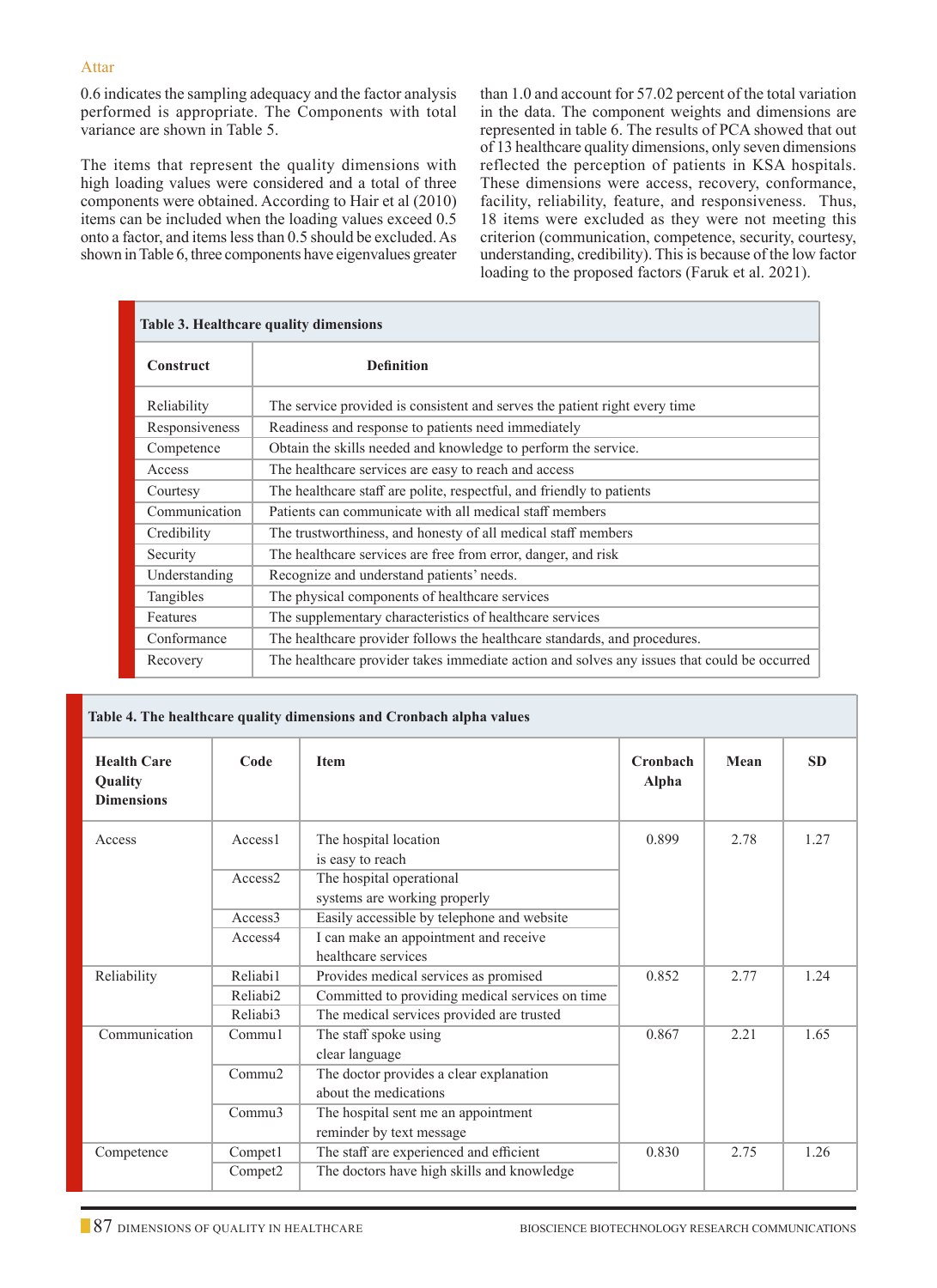| 10 | 2.69 | 1.26 |
|----|------|------|

Attar

|                | Compet3              | The nurses cooperate effectively with patients       |       |      |      |
|----------------|----------------------|------------------------------------------------------|-------|------|------|
| Security       | Secur1               | The hospital has several security men                | 0.710 | 2.69 | 1.26 |
|                | Secur <sub>2</sub>   | Patient personal information is secured              |       |      |      |
|                | Secur3               | The hospital is equipped with surveillance cameras   |       |      |      |
| Facility       | Facility1            | Modern tools and equipment's are                     | 0.950 | 2.73 | 1.22 |
|                |                      | used to provide the service                          |       |      |      |
|                | Facility2            | Good atmosphere and decoration                       |       |      |      |
|                | Facility3            | The hospital placed directions signs                 |       |      |      |
| Responsiveness | Resp1                | The medical services provided over 24 hours          | 0.932 | 2.77 | 1.25 |
|                | Resp2                | Staff respond immediately to patients' complaints    |       |      |      |
|                | Resp3                | Staff inform patients of scheduled appointments      |       |      |      |
| Courtesy       | Court1               | Staff are friendly, polite, and respectful           | 0.627 | 2.73 | 1.26 |
|                | Court <sub>2</sub>   | The clean and neat appearance of staff               |       |      |      |
|                | Court3               | Good understanding of the patient's needs            |       |      |      |
| Feature        | Feature1             | The hospital provides free water bottles             | 0.910 | 2.84 | 1.31 |
|                | Feature <sub>2</sub> | The hospital provides free WIFI internet             |       |      |      |
|                | Feature3             | The hospital has a mobile application or             |       |      |      |
|                |                      | website for scheduling an appointment                |       |      |      |
| Conformance    | Conform1             | The time required to see the doctor is acceptable    | 0.770 | 2.80 | 1.26 |
|                | Conform2             | The doctor prescribed the medication.                |       |      |      |
|                |                      | according to the patient's age                       |       |      |      |
|                | Conform3             | The patient medical report does not                  |       |      |      |
|                |                      | include any mistakes                                 |       |      |      |
| Understanding  | Understand1          | The hospital medical staff made an                   | 0.611 | 2.61 | 1.54 |
|                |                      | effort to understand my needs.                       |       |      |      |
|                | Understand2          | The doctor described the right medicine              |       |      |      |
|                | Understand3          | The medical staff assign the right doctor to me      |       |      |      |
| Credibility    | Cred1                | The hospital name and its reputation are trusted     | 0.701 | 2.70 | 1.25 |
|                | Cred <sub>2</sub>    | The medical results are accurate                     |       |      |      |
|                | Cred <sub>3</sub>    | The patient has confidence in doctor qualifications. |       |      |      |
| Recovery       | Recov1               | The hospital staff take immediate                    | 0.880 | 2.73 | 1.23 |
|                |                      | action in case of emergency                          |       |      |      |
|                | Recov <sub>2</sub>   | The doctor informs the patient about                 |       |      |      |
|                |                      | the required medicine dosages.                       |       |      |      |
|                | Recov3               | The doctor provides alternative recovery plans.      |       |      |      |
|                |                      |                                                      |       |      |      |



As a result, access and recovery dimensions pertained to the first component. The second component included two dimensions namely, conformance and facility. The

third component resulted in obtaining three dimensions reliability, feature, and responsiveness. The PCA showed that seven dimensions explain 57.02 percent of the total variability in the count. Access and recovery belonged to the first component. This indicated that public hospitals should facilitate access to patient information, treatment details, and tests needed to be consistent with a patient's recovery plans. The meta dimension can be labeled as "wellness support". This result is consistent with Musa et al. (2021) study who emphasized on creating wellness programs within primary health (Musa et al. 2021).

According to the institute of medicine (IOM) (2001), the availability of information is important for patients and their families to have the right for choosing the healthcare providers that offer medical and treatment services. Conformance and facility pertained to the second principal component. This means that patient view regarding the appropriateness of medical facilities, and relates to the fulfillment of healthcare standards. This is suggested the "healthcare compliance with standards" meta dimension. The dimension can be assessed through accreditation and audit activities. This is supported by the fact that compliance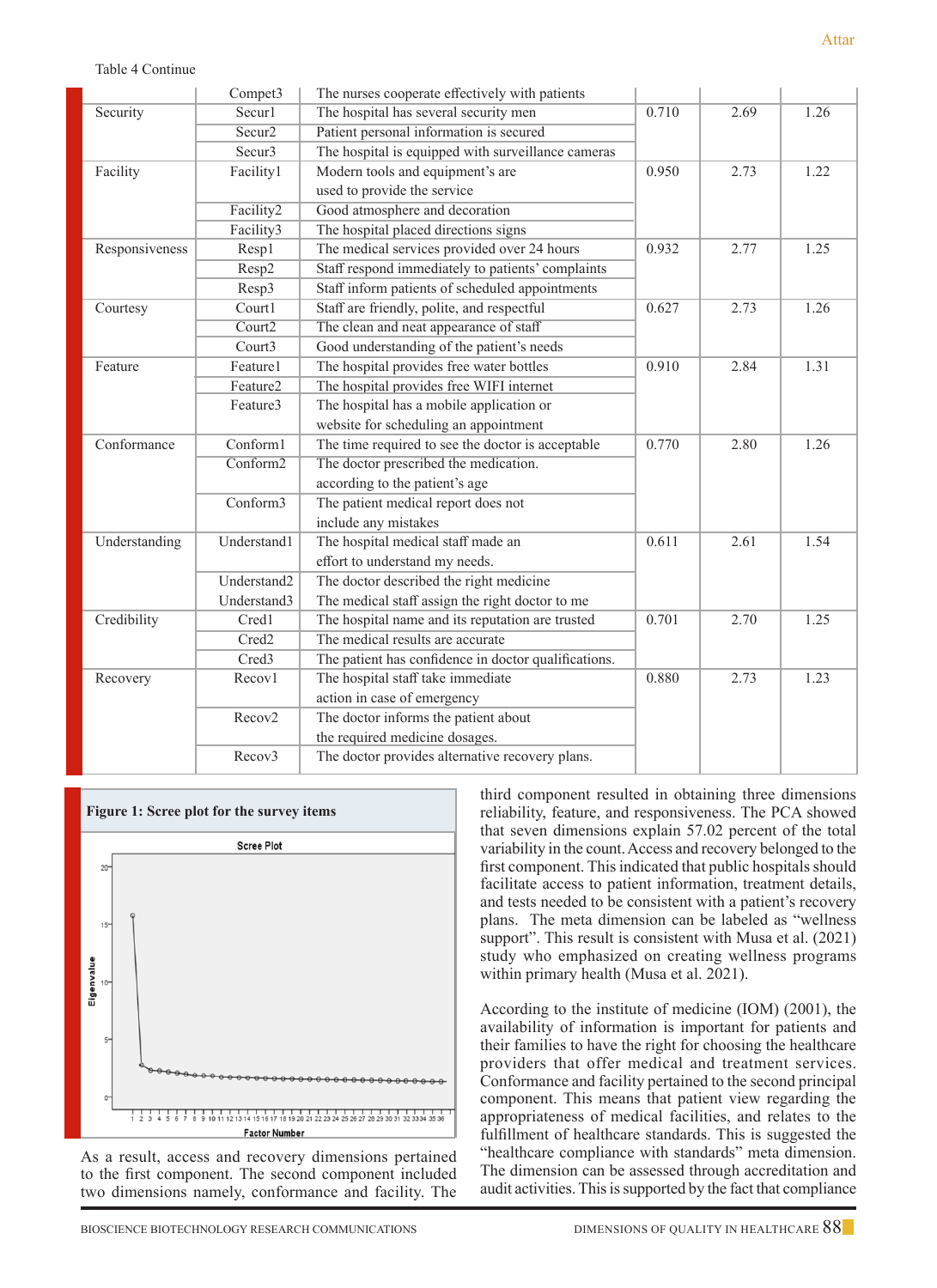with accreditation standards provide many benefits to the hospitals in term of improving performance and patient safety (Hussein et al. 2021).

Indeed, most hospitals in Saudi Arabia work effectively to achieve Joint Commission International (JCI) accreditation. The JCI accreditation requirement is to execute patient satisfaction surveys and share these results with them (JCI 2008). Hospitals that have sought JCI accreditation have made the necessary steps to conduct patient satisfaction surveys. This required standard, prepared by the JCI to obtain patients' opinions on the medical care received and has been considered as a part of the quality indicators for improvement. However, some hospitals in Saudi Arabia have not used patient satisfaction data to improve the quality of their care, only collecting the survey data to comply with JCI requirements (Hussein et al. 2021).

|               | Table 5. Components with total variance explained |          |                            |       |          |                                   |       |          |              |
|---------------|---------------------------------------------------|----------|----------------------------|-------|----------|-----------------------------------|-------|----------|--------------|
| Component     | <b>Initial Eigenvalues</b>                        |          | Extraction Sums of Squared |       |          | Rotation Sums of Squared Loadings |       |          |              |
|               |                                                   |          | Loadings                   |       |          |                                   |       |          |              |
|               | Total                                             | $%$ of   | Cumulative %               | Total | $%$ of   | Cumulative                        | Total | $%$ of   | Cumulative % |
|               |                                                   | Variance |                            |       | Variance |                                   |       | Variance |              |
| 1             | 1.144                                             | 7.153    | 30.247                     | 1.144 | 7.153    | 30.247                            | 1.133 | 7.081    | 29.092       |
| 2             | 1.122                                             | 7.010    | 37.257                     | 1.122 | 7.010    | 37.257                            | 1.125 | 7.034    | 36.126       |
| 3             | 1.019                                             | 6.370    | 57.022                     | 1.019 | 6.370    | 57.022                            | 1.098 | 6.861    | 57.022       |
| $\sim$ $\sim$ | $\cdots$                                          | $\cdots$ |                            |       |          |                                   |       |          |              |
| 36            | .741                                              | 4.630    | 100.000                    |       |          |                                   |       |          |              |

| <b>Table 6. Component weights and dimensions</b> |       |        |       |  |  |  |
|--------------------------------------------------|-------|--------|-------|--|--|--|
| <b>Health care</b>                               |       | Factor |       |  |  |  |
| quality Dimensions                               | 1     | 2      | 3     |  |  |  |
| Access 1                                         | 0.96  |        |       |  |  |  |
| Access 2                                         | 0.947 |        |       |  |  |  |
| Access 3                                         | 0.919 |        |       |  |  |  |
| Access 4                                         | 0.762 |        |       |  |  |  |
| Recovery 1                                       | 0.657 |        |       |  |  |  |
| Recovery 2                                       | 0.615 |        |       |  |  |  |
| Recovery 3                                       | 0.521 |        |       |  |  |  |
| Conformance 1                                    |       | 0.944  |       |  |  |  |
| Conformance 2                                    |       | 0.874  |       |  |  |  |
| Conformance 3                                    |       | 0.777  |       |  |  |  |
| Facility 1                                       |       | 0.654  |       |  |  |  |
| Facility 2                                       |       | 0.566  |       |  |  |  |
| Reliability 1                                    |       |        | 0.852 |  |  |  |
| Reliability 3                                    |       |        | 0.801 |  |  |  |
| Feature 1                                        |       |        | 0.786 |  |  |  |
| Feature 2                                        |       |        | 0.698 |  |  |  |
| Responsiveness 1                                 |       |        | 0.599 |  |  |  |
| Responsiveness 3                                 |       |        | 0.573 |  |  |  |

The third principal component included reliability, feature, and responsiveness. This suggested supplemental services to patient needs in a short time. For instance, speed up the medical reports' turnaround time by improving the medical transcription process using an advanced information system. Also, reducing the patients waiting time, which includes the total time required to see a doctor and time needed to obtain prescribed medicines. The proposed

meta dimension is "exceptional service and immediate care". Lee and Yoon (2021) highlighted the usefulness of artificial intelligence (AI) based technology applications in hospitals, which help in improving the accuracy of medical diagnosis, creating new value for patients, and increasing the efficiency of operational processes. The health care meta quality dimensions in KSA public hospitals are represented in Table 7.

**Table 7. Health care meta quality dimensions in KSA public hospitals**

| Wellness<br><b>Support</b> | Compliance<br>with<br><b>Standards</b> | <b>Exceptional</b><br>Service and<br><b>Immediate Care</b> |  |  |
|----------------------------|----------------------------------------|------------------------------------------------------------|--|--|
| Access<br>Recovery         | Conformance<br>Facility                | Reliability<br>Feature<br>Responsiveness                   |  |  |

# **CONCLUSION**

The findings of the present study showed that wellness support, compliance with standards, and exceptional service and immediate care are the most critical quality dimensions that influence patients' perceptions in KSA public hospitals, and can be used as the best predictors of overall patients' perceptions. A longitudinal study can be conducted to validate the identified dimensions and to find out changes in patients' perceptions. Other directions of study include comparing patient perceptions of healthcare quality dimensions in different regions of KSA. The main purpose of this study was to identify the main healthcare quality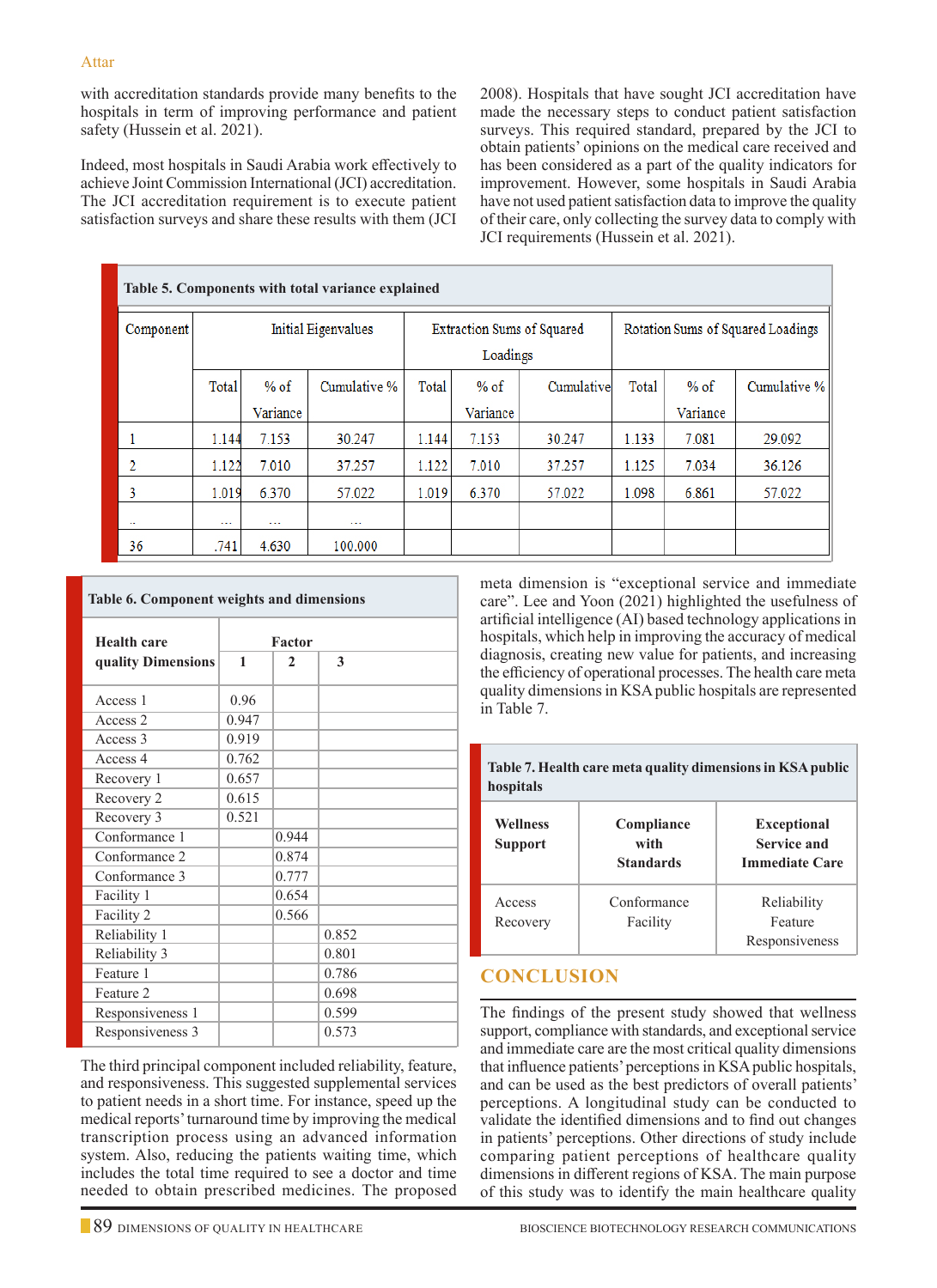dimensions in KSA public hospitals based on patients' perceptions. This application provides a platform for the hospitals to discover opportunities for improvement and satisfy patients' needs. To ensure satisfactory performance, public hospitals should provide unique medical services to patients, which are in alignment with the Kingdom's 2030 vision.

### **ACKNOWLEDGEMENTS**

The study was financially supported by the University of Jeddah Jeddah Saudi Arabia.

**Ethical Statement:** Article approved by the Bioethics Committee of Scientific and Medical Research (BCSMR) at university of Jeddah on 17 October 2020 (Ref No UJ-02-70/ April/2020). The research has been given ethics clearance. Please ensure that the BCSMR is notified should any change(s) be made, for whatever reason, during the research process. This includes changes in investigators.

**Conflict of Interests:** Author declare no conflicts of interests to disclose.

**Data Availability Statement:** The database generated and /or analysed during the current study are not publicly available due to privacy, but are available from the corresponding author on reasonable request.

#### **REFERENCES**

Alatawi, A.D., Niessen, L.W. and Khan, J.A., (2020). Efficiency evaluation of public hospitals in Saudi Arabia: an application of data envelopment analysis. BMJ open, 10(1).

AlYami, M. S., and Watson, R. (2014). An overview of nursing in Saudi Arabia. Journal of Health Specialties, 2(1), 10-12.

Bensing, J. (1991). Doctor-patient communication and the quality of care. Social Science & Medicine, 32(11), 1301-1310.

Estes, C., Chapman, S., Dodd, C., et al. (2013). Health policy: Crisis and reform, Burlington, MA: Jones & Bartlett Learning, (6).

European Commission. (2014). Communication from the Commission – On effective, accessible and resilient health systems. European Commission. Brussels: European Commission. https://eur-lex.europa.eu/legal-content/en/ ALL/?uri=CELEX%3A52014DC0215

Faruk, B.U., Haque, M.I., Tausif, M.R. et al. (2022). The association between health expenditure, institutions, and economic growth in MENA countries. Health Promot, 12(1).

Fuchs, V. R. (1998). Health care for the elderly: How much? Who will pay for it? Health Affairs, 18(1), 11-21. Gabel, J., Sasso, A. T. L., and Rice, T. (2003). Consumerdriven health plan: Are they more than talk now? Health

Affairs, 22(1), 9.

Garvin, D.A. and Quality, W.D., (1984). What does "Product Quality" Really mean?. Sloan management review, 25.

Giannini, M. (2015). Performance and quality improvement in healthcare organizations. Int J Healthc Manage 8(3):173–179.

Hair, J.F., Jr., Black, W.C., Babin, B.J, et al. (2010). Multivariate Data Analysis: A Global Perspective, Upper Saddle River, NJ: PrenticeHall (7).

Hussein, M., Pavlova, M., Ghalwash, M. et al. (2021). The impact of hospital accreditation on the quality of healthcare: a systematic literature review. BMC health services research, 21(1), 1-12.

Gronroos, C., (1988). Service quality: The six criteria of good perceived service. Review of business, 9(3), 10.

Institute of Medicine. (2001). Crossing the quality chasm: a new health system for the  $21<sup>st</sup>$  century. Washington (DC): National Academy Press.

Ishfaq, M., Qadri, F. A., Abusaleem, K. S. M., et al. (2016). Measuring Quality of Service from Consumer's Perspectives: A Case of Healthcare Insurance in Saudi Arabia. Health Science Journal.

Iversen, H. H., Holmboe, O., and Bjertnæs, Ø. A. (2012). The Cancer Patient Experiences Questionnaire (CPEQ): Reliability and construct validity following a national survey to assess hospital cancer care from the patient perspective. British Medical Journal Open, 2(5).

Joint Commission International. (2008). Joint Commission International Centre for Patient Safety. Joint Commission International: Boulevard, IL.

Lee, D. and Yoon, S.N., (2021). Application of artificial intelligence-based technologies in the healthcare industry: Opportunities and challenges. International Journal of Environmental Research and Public Health, 18(1), p.271.

Ministry of Health (2002). Health Statistical Yearbook, MoH, Riyadh, Saudi Arabia. https://www.moh.gov.sa/en/ Ministry/Statistics/book/Pages/default.aspx

Ministry of Health (2019). Health Statistical Yearbook, MoH, Riyadh, Saudi Arabia. https://www.moh.gov.sa/en/ Ministry/Statistics/book/Pages/default.aspx

Mufti, M. H. (2000). Healthcare development strategies in the Kingdom of Saudi Arabia: Springer Science and Business Media.

Musa, S., Al Baker, W., Al Muraikhi, H., et al. (2021). Wellness program within primary health care: How to avoid "No Show" to planned appointments? A patientcentered care perspective. Physical Activity and Health, 5(1).

OECD. (2006). OECD Health Data. Organisation for Economic Co-operation and Development. http://www. oecd.org/health/healthdata.

OECD. (2020). Caring for Quality in Health: Lessons learnt from 15 reviews of health care quality. http://dx .doi.org/10 .1787/9789264267787-en

Panchapakesan, P., Rajendran, C., and Sai, L. P. (2009). A conceptual framework of service quality in healthcare perspective of Indian patients and their attendants. Benchmarking: An International Journal, 16(2), 157